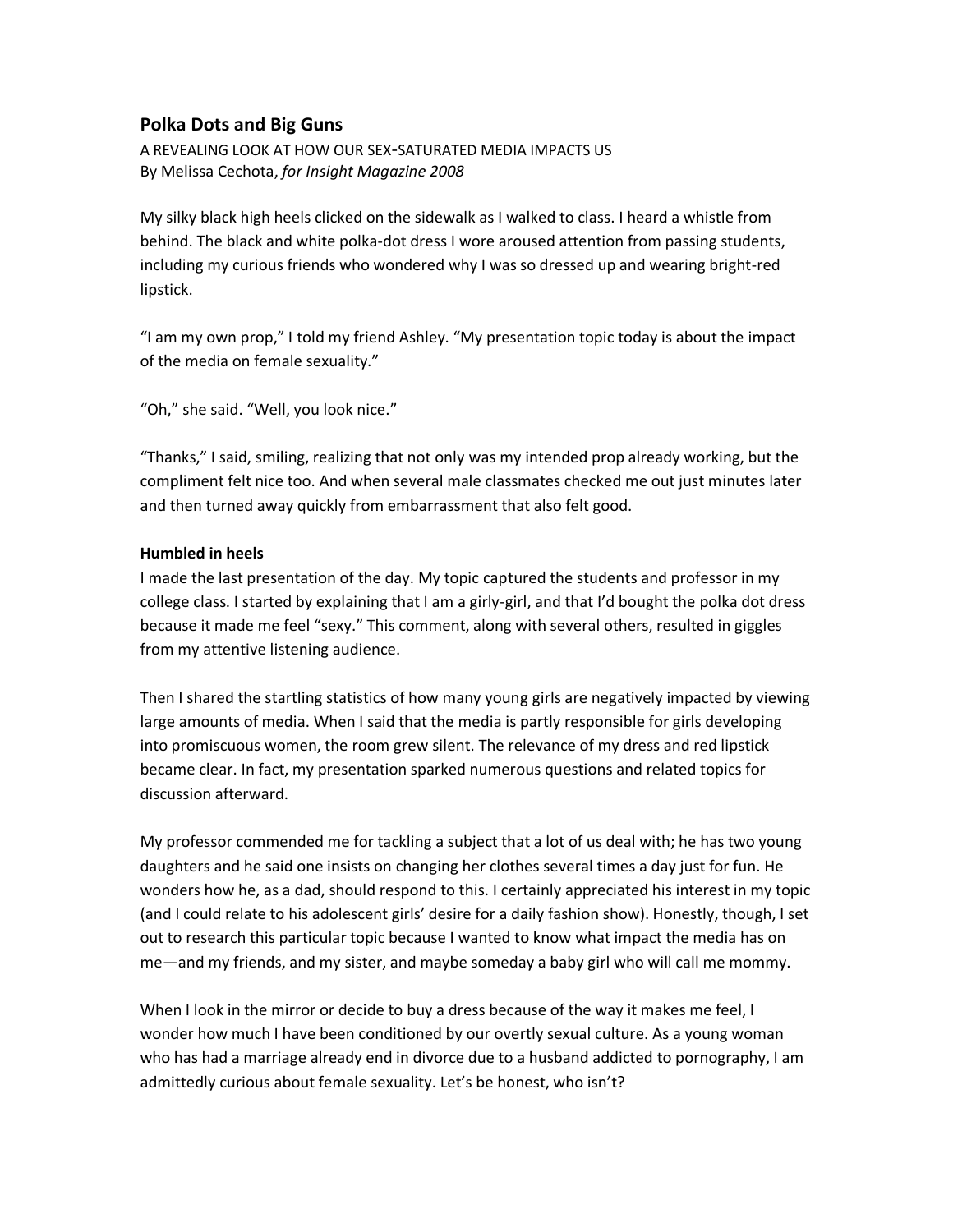#### **Reflected in media**

Have you ever noticed how many commercials, music videos, and advertisements market women as sexual objects? As part of my research for my class presentation, I flipped through a *Teen Vogue*. I found 25 out of 57 ads portraying young women included suggestive clothing. While only half of the ads exposed skin (showed more skin than arms or legs below the knee), *more than half* of the ads implied a sexual connotation simply by the model's pose!

What kind of impact do these particular forms of media have on us? From my class discussion I learned that females *and* males feel the effects. Even though my study directly focused on female sexuality, the question arose as to whether or not males ever feel sexualized in the media. And if so, how do they react?

One male student braved up and said, "Yeah, actually I do." He explained that when he watches a movie with Will Smith in it and his character works out bare-chested, he feels inadequate, especially if he's watching the movie with his girlfriend. He also admitted that it motivates him to go home and work out in order to be buff like Will.

We all laughed at this in class, but he's right. As humans, we readily compare ourselves to others—the girl in the advertisement or the guy in the gym. We end up starving ourselves, overexercising, and honestly, just over-emphasizing our focus on our body image. We may not like to admit it (just as I had a hard time coming to terms with in my research), but what we see in the mirror largely reflects the media we expose ourselves to—it shows how we internalize what we see and hear.

As we are constantly bombarded with sexuality, there's no doubt we will grow more tempted to be sexual. For instance, even if you are not sexually active, the way you dress, speak (using sexual innuendos), walk, and even think, can be sexual. It becomes a personal responsibility for us to keep *every* aspect of our lives in check.

### **Beautiful in God**

Before I concluded my class presentation, I confessed that I have decided to become more aware of the types of media I expose myself to. More important, I have since decided to reflect on God. If I should ever try and model anyone, who better than God? Besides, He provides the only source I should be drawing acceptance from—He loves me after all, plain-faced and in my sweats. The beauty in that surpasses any type of worldly sexiness.

So, girls, have fun being girls, but keep it all in perspective. Don't dress up to get a guy's attention or to compete with other girls for a guy's attention. You are too beautiful for that.

Guys, appreciate a pretty girl without objectifying her. Try complimenting her personality *as well as* her style. And when you see *yourself* in the mirror, let the reflection be a man of God staring back, regardless of how big your guns are.